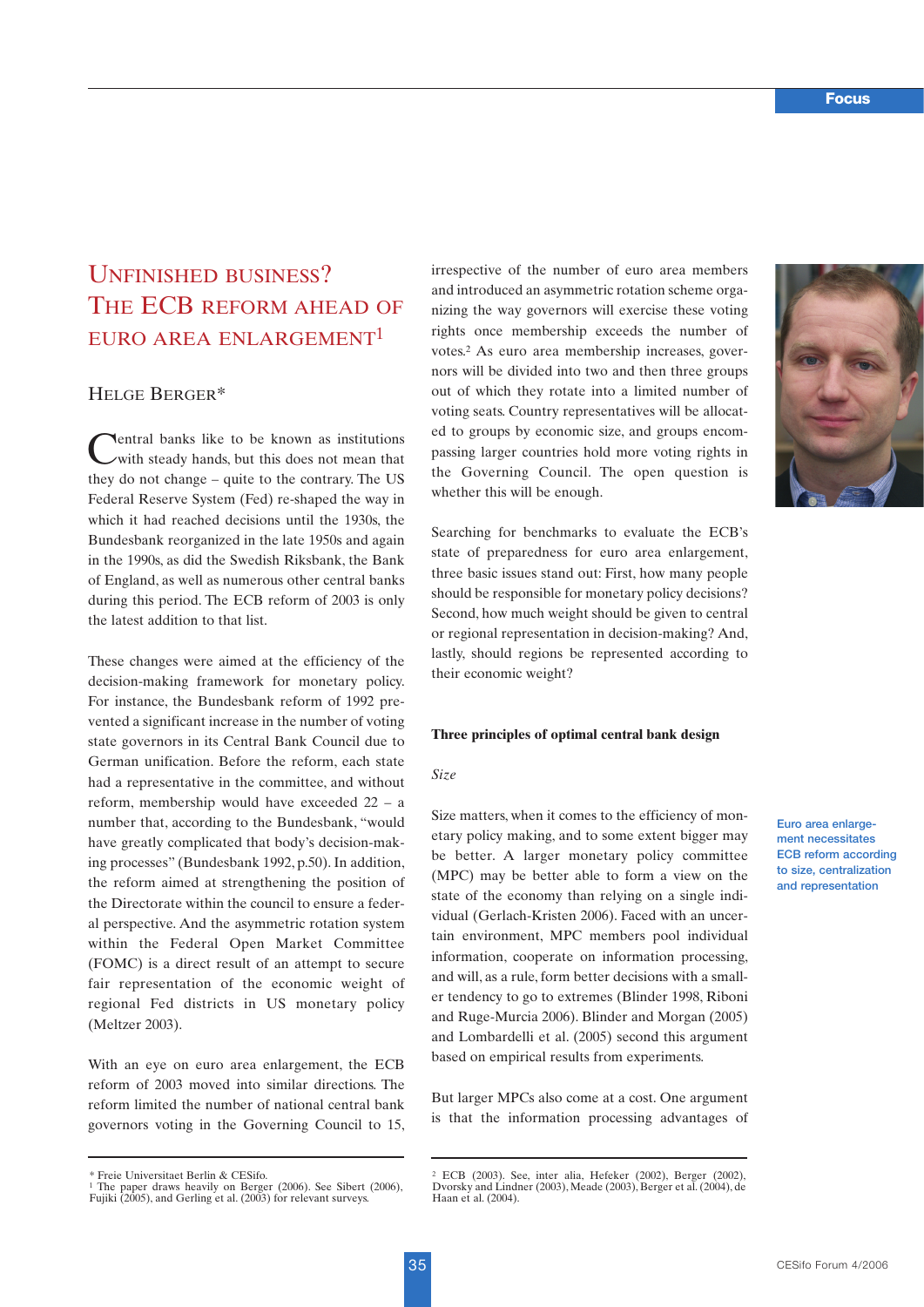larger MPCs are likely to be diminishing because members may have an incentive to "free-ride" on the efforts of others. In addition, decision-making costs are likely to increase exponentially with MPC membership (Berger 2006). Larger MPCs will spend considerable more time just taking note of positions and "sounding each other out" bilaterally before or during meetings. This is a particularly relevant scenario in consensus-based MPCs such as the Fed and the ECB. And while effective leadership by the board or directorate will surely be a limiting factor, there is no denying that larger MPCs will have to spend more time and effort on decision making than smaller MPCs.

*Weighing costs and benefits, the optimal size of a monetary policy committee is likely to be a moderately large number.* To provide perspective, Table 1 (upper panel) shows the distribution of central bank governing bodies that are concerned with setting policy goals as well as the distribution of bodies implementing and/or deciding monetary policy. The median in both categories falls into the 7 to 9 and 10 to 12 member range, respectively. The median MPC surveyed by Fry et al. (2000) has 5 to 10 members. The lower panel suggests that the ECB's Governing Council, with 18 voting members in 2006, is among the larger MPCs, comparable only to the Fed's FOMC or the pre-1999 Central Bank Council of the German Bundesbank. If, however, euro area membership were to increase to 24 members – a

## **Table 1**

#### **Number of members in governing bodies 2003**

| (a) Distribution                                                                                                                                                                                                                                                                                                                                                                     |                                      |               |            |             |                       |           |        |    |  |
|--------------------------------------------------------------------------------------------------------------------------------------------------------------------------------------------------------------------------------------------------------------------------------------------------------------------------------------------------------------------------------------|--------------------------------------|---------------|------------|-------------|-----------------------|-----------|--------|----|--|
|                                                                                                                                                                                                                                                                                                                                                                                      | Distribution of Members (in percent) |               |            |             |                       |           | Obs.   |    |  |
|                                                                                                                                                                                                                                                                                                                                                                                      | $1 - 3$                              | $4 - 6$       |            | $7 - 9$     | $10 - 12$             | $\geq 13$ |        |    |  |
| <b>Policy Committees</b>                                                                                                                                                                                                                                                                                                                                                             | $\overline{4}$                       | 28            |            | 47          | 11                    | 10        |        | 50 |  |
| Implementation<br>Committees                                                                                                                                                                                                                                                                                                                                                         | $\overline{4}$                       | 10            |            | 10          | 40                    | 40        |        | 95 |  |
| (b) Selected Examples                                                                                                                                                                                                                                                                                                                                                                |                                      |               |            |             |                       |           |        |    |  |
| <b>Bank</b> (Federal)                                                                                                                                                                                                                                                                                                                                                                |                                      | Number        |            |             | <b>Bank</b> (Central) |           | Number |    |  |
| Bundesbank pre-1957                                                                                                                                                                                                                                                                                                                                                                  |                                      | 10            |            |             | Australia             |           | 9      |    |  |
| Bundesbank 1998                                                                                                                                                                                                                                                                                                                                                                      |                                      | 17            |            |             | Canada                |           | 7      |    |  |
| Fed                                                                                                                                                                                                                                                                                                                                                                                  |                                      | $12(19)^{\#}$ |            | New Zealand |                       |           |        |    |  |
| ECB (2006)                                                                                                                                                                                                                                                                                                                                                                           |                                      | 18            |            |             | Sweden                |           |        | 6  |  |
| ECB (EMU24)                                                                                                                                                                                                                                                                                                                                                                          | $21(30)^{\#}$                        |               | <b>IIK</b> |             |                       |           | 9      |    |  |
| #: The FOMC has 12 voting members, but 19 regular members participate in<br>FOMC meetings. Taking into account the 2003 ECB reform, the ECB Governing<br>Council would have 21 voting members and 30 members overall if euro area<br>membership increased to a hypothetical 24 ("EMU24"), comprising the current<br>12 members, the ten recent EU entries, and Bulgaria and Rumania. |                                      |               |            |             |                       |           |        |    |  |
| Source: Berger (2006).                                                                                                                                                                                                                                                                                                                                                               |                                      |               |            |             |                       |           |        |    |  |

likely scenario assuming entrance of the ten new EU member countries as well as Rumania and Bulgaria – the Council would comprise 30 members. And while the 2003 ECB reform limits the number of voting members to 21, actual meeting participation is likely to be higher. Remarkably, even the ECB (2003, p.83) seems to consider this problematic: "[Th]e participation of *all* [emphasis in original] governors at the meetings of the Governing Council will not necessarily make deliberations easier …"

#### *Centralization*

The ratio of centrally appointed to regionally appointed MPC members is a matter of concern if regions differ in economic terms and regional MPC representatives display "home bias", focusing less on the area aggregate than on developments at home. It is probably safe to assume that some of the differences in economic developments within the euro area will continue to persist (de Haan et al. 2004, Giannone and Reichlin 2005). Moreover, there is empirical evidence of regional influences along these lines in federal central bank systems such as the Fed and the Bundesbank (Meade and Sheets 2005, Berger and de Haan 2002).

Against this background, one direct benefit of a higher degree of MPC centralization is a reduction in the regional bias in decision making of regionally appointed committee members. Centrally appointed

> members are more likely to focus on area-wide targets such as Eurostat's weighted HCPI index (e.g., von Hagen and Süppel 1994).

> On the other hand, Moser (1999) and Hallerberg (2002) point out that regional representation can foster the institution's independence by adding further veto players on the political side. The Bundesbank seemed to support this view, when it called the presence of regional governors in the Central Bank Council an "important element in the Bundesbank's … independence" (Bundesbank 1992, p.49–50). In addition, Goodfriend (2000), Berger (2002), and Maier et al. (2003) argue that having regional representatives within the Council

**Too big a monetary policy committee is counterproductive**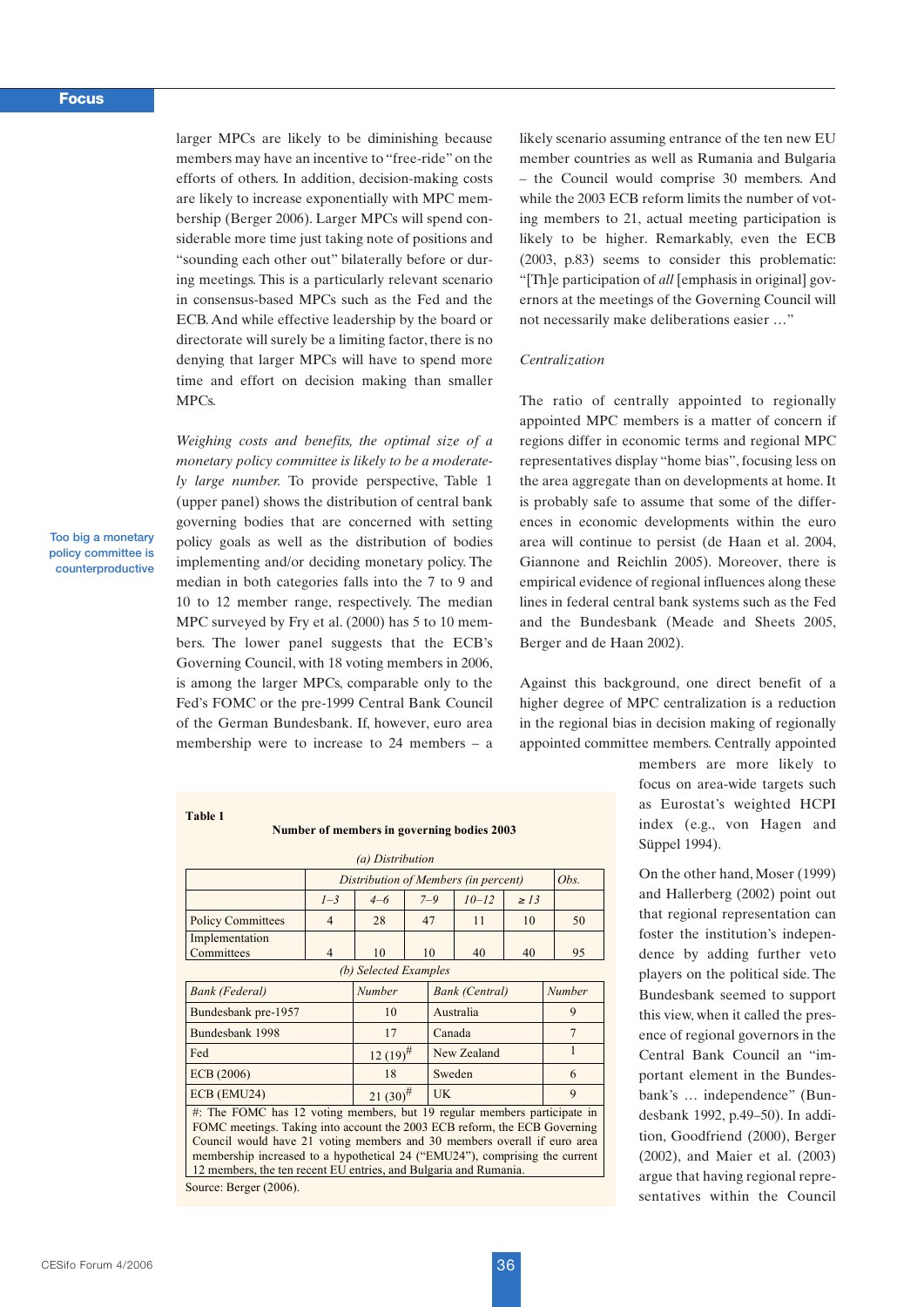**Table 2**

#### **Structure of governing bodies 2003**

|                                  |                |                             | (a) Distribution                                   |                                  |                |          |                                  |  |  |
|----------------------------------|----------------|-----------------------------|----------------------------------------------------|----------------------------------|----------------|----------|----------------------------------|--|--|
|                                  |                | Distribution (in percent)   |                                                    |                                  |                |          |                                  |  |  |
|                                  |                | Sectoral representation     |                                                    | Regional representation          |                |          |                                  |  |  |
|                                  |                | Yes                         | No                                                 | Yes                              | No             |          |                                  |  |  |
| <b>Policy Committees</b>         |                | 8                           | 92                                                 | 8                                | 92             |          | 50                               |  |  |
| <b>Implementation Committees</b> |                | $\overline{7}$              | 93                                                 | $\overline{7}$                   | 93             |          | 94                               |  |  |
|                                  |                |                             | (b) Selected Examples                              |                                  |                |          |                                  |  |  |
|                                  | <b>Board</b>   |                             | Regional Central Bank Overall council<br>governors | members                          |                |          | Political weight<br>ofgGovernors |  |  |
|                                  |                | Federal central bank models |                                                    |                                  |                |          |                                  |  |  |
| Bundesbank 1998                  | 8              |                             | 9                                                  |                                  | 17             |          | 52.9                             |  |  |
| Fed                              | $\overline{7}$ |                             | 5(12)                                              |                                  | 12(19)         |          | 41.7(62.2)                       |  |  |
| ECB(2006)                        | 6              |                             | 12                                                 |                                  | 18             |          | 66.7                             |  |  |
| ECB (EMU24)                      | 6              |                             | 15(24)                                             |                                  | 21(30)         |          | 71.4(80.0)                       |  |  |
|                                  |                |                             |                                                    | Centralistic central bank models |                |          |                                  |  |  |
| Australia                        | 9              |                             | $\mathbf{0}$                                       |                                  | 9              | $\theta$ |                                  |  |  |
| Canada                           | $\overline{7}$ |                             | $\mathbf{0}$                                       |                                  | $\overline{7}$ | $\theta$ |                                  |  |  |
| New Zealand                      | 1              |                             | $\mathbf{0}$                                       |                                  | 1              |          | $\mathbf{0}$                     |  |  |
| Sweden                           | 6              |                             | $\theta$                                           | 6                                |                | $\theta$ |                                  |  |  |
|                                  | 9              |                             | $\theta$                                           |                                  | 9              |          | $\mathbf{0}$                     |  |  |

could enhance the precision with which regional economic data is perceived and analyzed.

*The implication is that there are advantages in an intermediate degree of centralization.* And, indeed, while Table 2 shows that a majority of central bank governing bodies is fully centralized, larger federal central bank systems tend to have regional MPC representation.3 Germany, the United States, and the euro area all fall into this category – another one would be Switzerland (Lybeck and Morris 2004). Note, however, that the ECB shows the smallest degree of centralization: the voting rights attached to regional representatives in the Bundesbank's Central Bank Council and the Fed's FOMC are much lower, and the gap is bound to increase as EMU membership increases. Similar conclusions hold for total MPC membership including non-voting governors.

## *Representation*

Taking the degree of centralization of MPCs as given, the question is whether the voting rights of regional governors (or their otherwise defined political clout within the committee) should be in line with the economic weight of the region they represent. In other words, should the committee be organized along the "one region, one vote principle"?

There are arguments pointing in both directions. If regions differ in economic as well as preference terms and their representatives show signs of a "home bias", misrepresentation of economic size could lead to MPC decisions deviating from policies chosen by a social planner looking at the weighted area average. For instance, a majority of over-represented smaller member states burdened with inflation above the weighted inflation average might favor too contractionary a policy stance. To avoid regional bias in monetary policy, voting weights should match regional economic weight.4 On the other hand, the "one region, one vote" principle could foster political stability. Assume that regional policy preferences are subject to shocks of similar volatility with the potential to distort MPC decisions. Then a more equal distribution of voting rights can help to moderate the

**Regional representation should reflect the countries' economic weight**

<sup>3</sup>The same holds for sectoral representation, which could be argued for along similar lines as regional representation.

<sup>4</sup> Broadly speaking, this is also true if monetary policy decisions are based on a bargaining approach as long as voting rights influence fall-back positions (Berger 2002). See Bindseil (2001), Baldwin et al. (2001) and Fahrenholz and Mohl (2004), among others, for a related discussion that takes into account coalition building.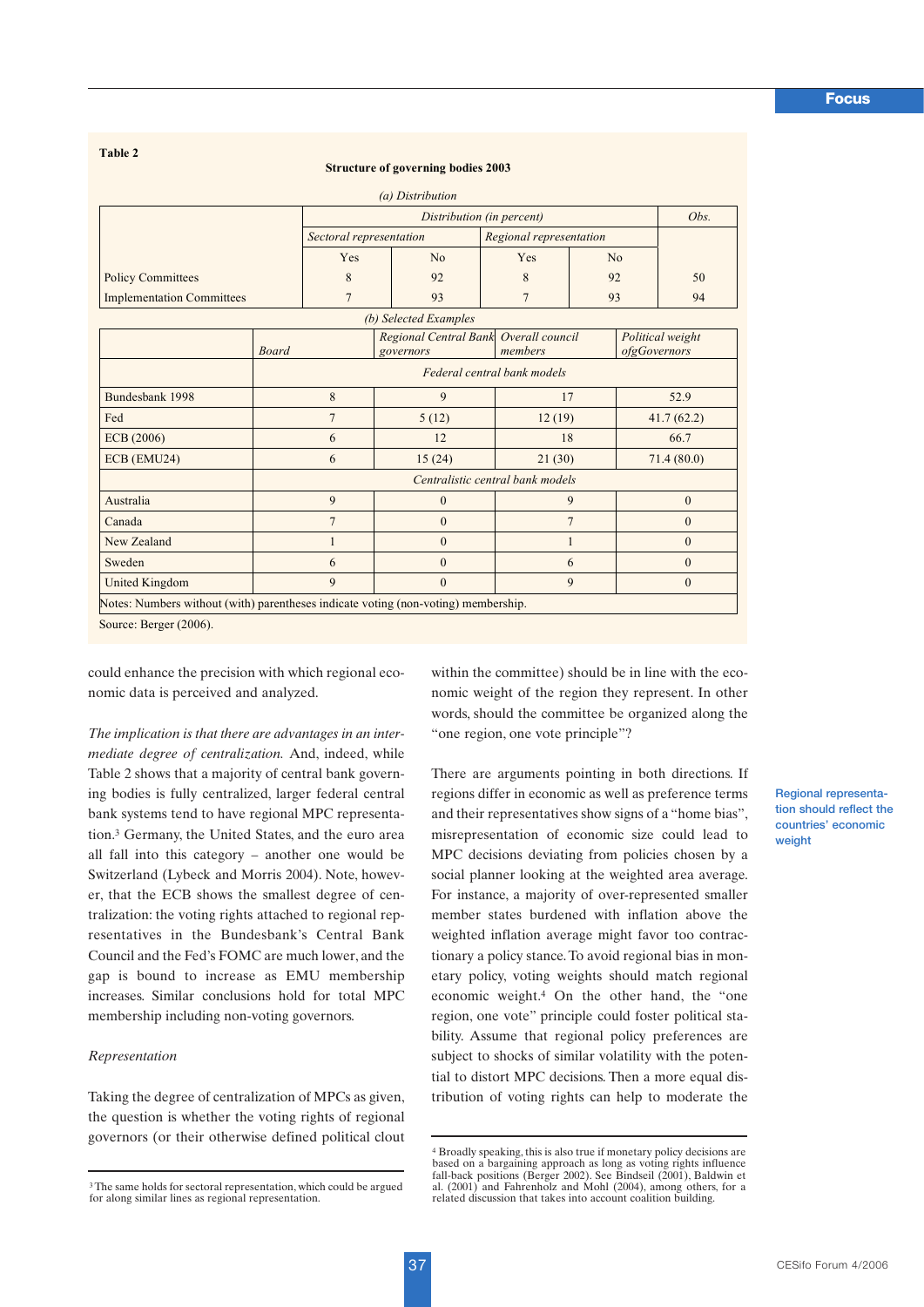## **Figure 1**



impact of these shocks on MPC decisions by allowing shocks to compensate each other (Berger 2002).

*As a rule, "one region, one vote" will not be optimal, but neither will be a perfect alignment of voting rights and relative economic size.* Berger and Müller (2005) show that optimal regional representation will reflect both economic size and the stochastic properties of economic and preference shocks. Under plausible conditions, this suggests an intermediate solution, with some limited over-representation of relatively smaller countries.

By this standard, the misrepresentation of economic weight within the ECB's Governing Council may be extreme. Figure 1 compares the relative economic size of current euro area members with the voting power allocated to the governors representing these members (upper panel). Under current "one region, one vote" rules, seven out of 12 member countries are over-represented compared to their economic weight.This ratio could increase to 20 out of 24 in the EMU24 scenario despite ECB reform. As a consequence, an economic minority may, on occasion, decide monetary policy for the whole area.

Figure 2 adds to this picture by comparing time series for the sum of the squared difference between regional MPC vote shares and relative economic size in a given year for the US, Germany, and the euro area.

Some important stylized facts emerge. First, misrepresentation is not constant but changes over time, with institutional reform being the driving factor.<sup>5</sup> Second, both the Fed and the Bundesbank significantly reduced misrepresentation through the introduction of asymmetric rotation schemes to reflect relative economic size (Fed), the redrawing of regional districts to eliminate separate representation of smaller regions (Bundesbank), and the strengthening of the Board (both). This was no coincidence. For instance, the Bundesbank (1992) stressed that the 1992 redistricting ended a period of strong misrepresentation of regional economic size

within the MPC, and Eichengreen (1992, p. 14) interprets the "early history of the Federal Reserve System" as a "cautionary tale" pointing "to the advisability of reducing existing European central banks to mere branch offices of the ECB or of eliminating them entirely." Finally, Figure 2 clearly identifies the ECB as an extreme case, with the misrepresentation indicator for the ECB's Governing Council reaching values about seven times higher than for the Fed or the Bundesbank. Despite the 2003 reform, this gap is likely to increase in the EMU24 scenario.

## **Unfinished business? Implications for ECB reform**

## *Status quo*

The discussion in Section 2 establishes certain benchmarks (however crude) that help us to broad-

**Regional misrepresentation may be reduced by asymmetric rotation schemes and by redrawing regional districts**

<sup>5</sup> See, e.g., Thygesen (1989) and Berger (1997).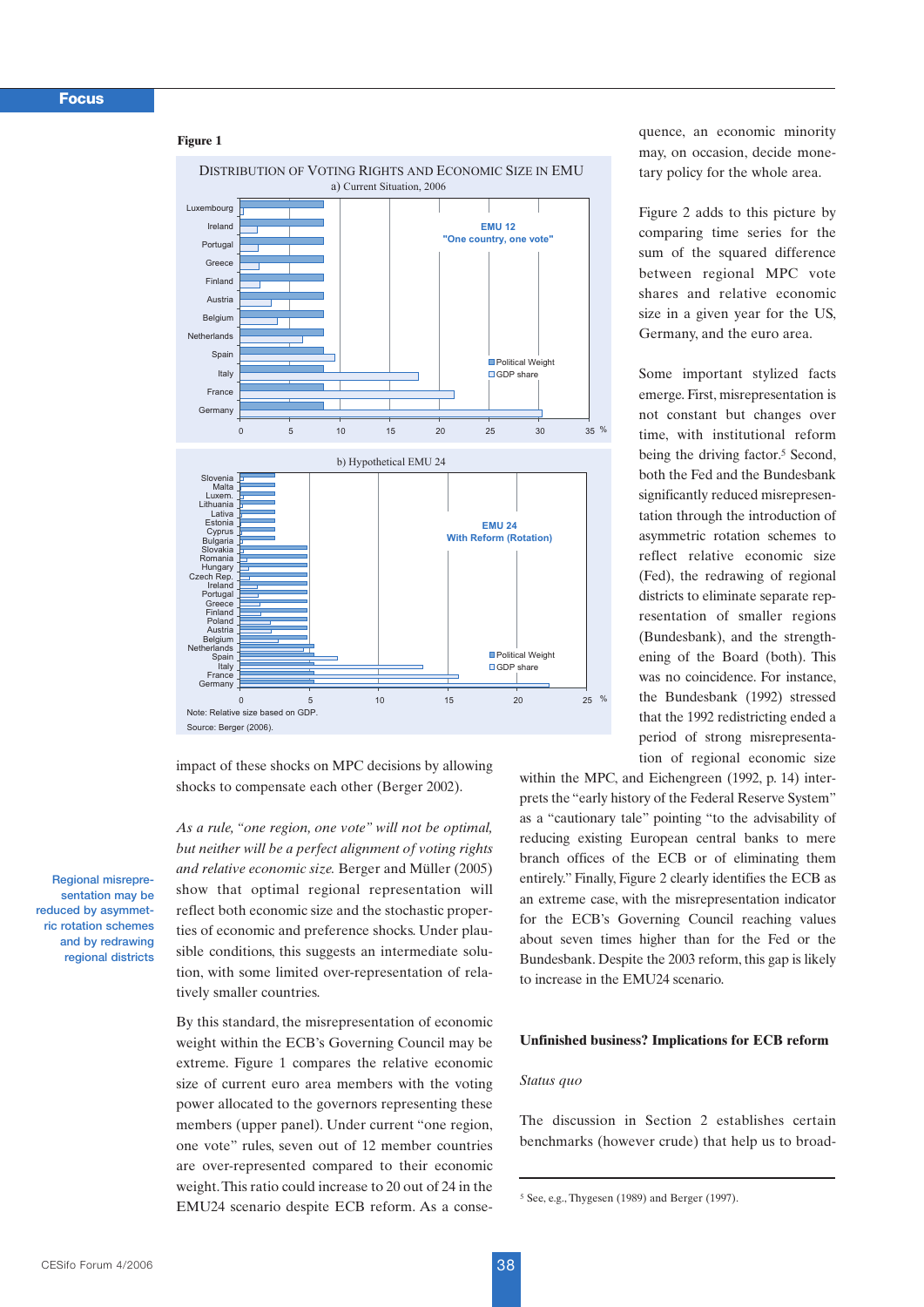## **Figure 2**



Notes: The misrepresentation index measures the sum of the squared difference between regional vote shares in the monetary policy committee and relative economic size in a given year. It is assumed that Board members weigh regional developments according to a region's relative economic size – see Berger (2006) for a detailed discussion. Absent institutional reform, the data is updated in 10-year intervals. The likely entry of Slovenia into the euro area in 2007 is not taken into account.

ly characterize efficient central bank design – and, as of 2006, the ECB looks broadly in line with two out of three benchmarks. With a *size* of 18 members, the ECB's Governing Council is about on par with the pre-1999 Central Bank Council and the number of participating (if not voting) FOMC members. Looking at *centralization*, the ECB stands out somewhat more. At about 66 percent, the vote share commanded by regional representatives in the Governing Council clearly exceeds the ones in the Bundesbank and Federal Reserve. The most striking difference between these three banks occurs regarding the *representation*-benchmark, however. As just discussed, the "one country, one vote" principle causes a degree of misrepresentation of regional economic size that is stunningly larger than in the Fed or Bundesbank, and euro area enlargement is set to further increase the distance to the benchmark.

The 2003 reform of the ECB statute will moderate but not reverse the impact of enlargement. First, the reform will limit the number of voting members to 15 (out of 24) national central bank representatives and six Board members, but all 30 will participate in Governing Board meetings. Second, the reform will curb the decline in the degree of centralization, with regional representatives holding about 70 percent of voting rights (but about 80 percent of seats) in the Governing Council. Finally, the introduction of the asymmetric rotation system will check the increase in misrepresentation in the EMU24 scenario. Clearly, however, while the 2003 reform works in the

right direction, it will only partially compensate the effects of enlargement, leaving the ECB farther away from the benchmark along all three dimensions than already today. There is, in short, room for improvement.

## *Alternatives for further reform*

There are a number of reasons to expect the book on ECB reform to be opened again. First, the particularities of the asymmetric rotation scheme imply an unintended discontinuity in the difference between the voting frequencies of large and medium-sized countries in the Governing Council when EMU membership increases from 18

to 19 – which may require further discussion. Second, more generally, the introduction of new members to the euro area might lead to additional debates regarding, among other things, the way member countries are size-ranked and allocated rotation frequencies. Finally, looking back at the dynamics of central bank design in the United States and Germany, there is little reason to expect any central bank statute to be cast in stone – especially when potential inefficiencies are looming.

In this case, what are options for (further) ECB reform and how do they compare with the benchmarks discussed above? Table 3 gives a brief overview some of the possibilities.

One principal option would be to substitute the planned rotation scheme by alternative setups to better reduce the mismatch between political and economic weights of regional governors in the Governing Council. Their shared disadvantage is that, despite a reduction in the de jure-size of the MPC, they would not necessarily reduce decision making costs. With *IMF-style representation,* regional governors are likely to indirectly participate in the decision-making process at the group level. The same applies to *Bundesbank-style redistricting* of national central bank regions, if representatives of countries forced into one district would continue to influence the behavior of the district's MPC representative. *EU-style weighted voting* under the consensus approach falls into the same fold.

**More reforms will be necessary as enlargement proceeds**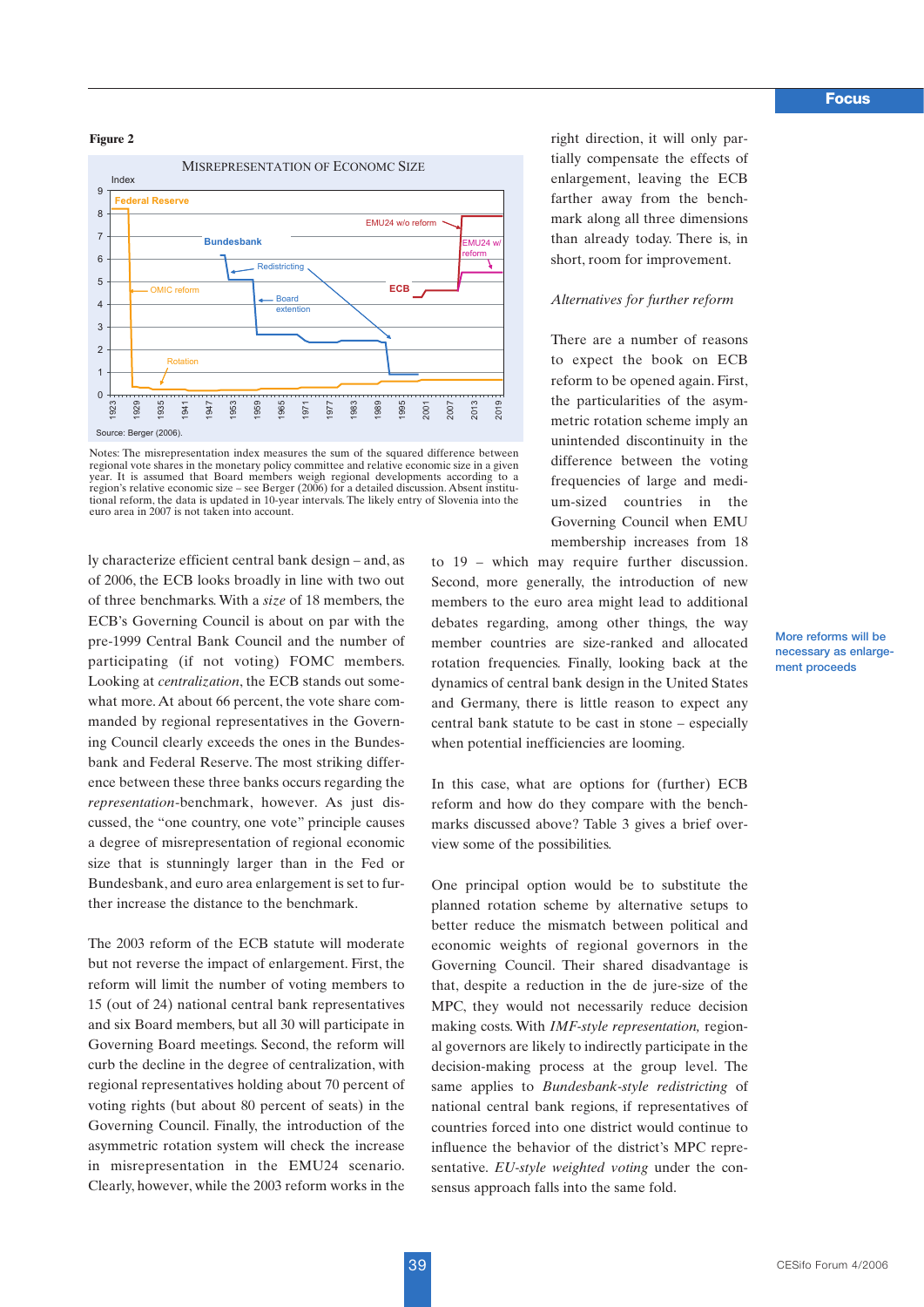#### **Table 3**

**Alternative ECB reform scenarios** 

| Alternative scenarios                                                                  | <b>Size</b>              | Centralization | Representation              | Plausible?                                         |  |
|----------------------------------------------------------------------------------------|--------------------------|----------------|-----------------------------|----------------------------------------------------|--|
| (1) Substitute rotation:                                                               |                          |                |                             |                                                    |  |
| (a) IMF-style representation:<br>Equal-sized groups of CBs with<br>restricted mandate  | Very large<br>(de facto) | Low            | Close(r) to<br>proportional | Unlikely,<br>at least de jure                      |  |
| (b) Buba-style redistricting:<br>Redistricted regional CBs of<br>similar economic size | Possibly optimal         | Low            | Close(r) to<br>proportional | Unlikely,<br>at least de jure,<br>in the short-run |  |
| (c) EU-style weighted voting:<br>Size-weighted governor votes, all<br>participate      | Very large<br>(de facto) | Low            | Proportional                | Unlikely                                           |  |
| (2) Move to full centralization:<br>Decision power rests with Board alone              | Small                    | Very high      | Proportional<br>via Board   | Unlikely                                           |  |
| (3) Fine-tune reform:<br>More asymmetric rotation; larger Board,<br>fewer governors    | Very large<br>(de facto) | Optimal        | Close(r) to<br>proportional | Perhaps                                            |  |

A second principal option remains *full centralization.* Bringing the ECB into the main stream of central bank design would require giving up the existing federal structure, which would constitute an even more radical departure from the status quo than substituting the envisaged rotation scheme. The advantages of a fully centralized solution include the likely absence of a regional bias in decision-making and low decision-making costs. A possible disadvantage could be a reduction in factual independence due to the absence of checks and balances.

**A reduction in the number of Council seats and a changed allocation of regional voting rights might improve centralization and representation**

Perhaps the greatest problem with the reform scenarios discussed so far is that their chances of being implemented are, at best, modest. This is particularly true of the centralization option, which runs against the organizational principle underlying most other European institutions and would require EMU member countries giving up even the last iota of influence on ECB policy after having given up monetary sovereignty for a seat in the Governing Council (Berger et al. 2004). Differentiating between schemes to substitute rotation, weighted voting is perhaps the least plausible option because it does achieve little more than the envisaged rotation system, and rotation is seen as more compatible (at least in formal terms) with the idea that each member casts "one vote" (ECB 2003). In comparison, redistricting and representation seem somewhat more likely to be implemented – if not formally, than perhaps on a factual basis. Redistricting could be a natural longer-run solution to the strains of the ever increasing demands of full-scale membership in the Eurosystem put on smaller member countries. Similar forces could lead to the factual introduction of elements of representation within the envisaged rotation scheme (for instance, by smaller countries collectively organizing meeting-preparation or even voting).

The most likely further reform effort, however, is probably a *fine-tuning of the rotation scheme* setup – and this might not be a bad thing. Such a reform could take the form of a reduction of the regional component through an increase in the Board's vote share and a more asymmetric allocation of voting rights among regional representatives (by changing the vote allocation of country groups or increasing the number of groups) to reduce misrepresentation. A further reduction in the number of Governing Council seats in an attempt to limit decision-making costs would also be conceivable, but, as with representation and weighted voting, the impact on actual decision-making costs would depend on the Governing Council's willingness to enforce decisionmaking by vote and forgo consensus-based practices involving all members. Nevertheless, such fine-tuning may have the potential of bringing the ECB closer to the benchmark at least in two out of three areas (i.e., centralization and representation). In that sense, the most likely approach to further ECB reform might very well be among the more promising ones in efficiency terms.

## **References**

Baldwin, Richard, Erik Berglöf, Francesco Giavazzi, and Mika Widgren (2001), "Preparing the ECB for Enlargement," *CEPR Policy Paper,* 6, CEPR: London.

Berger, Helge (1997), "The Bundesbank's Path to Independence. Evidence from the 1950's", *Public Choice,* 93, 427–53.

Berger, Helge (2002), "The ECB and Euro-Area Enlargement," *IMF Working Paper,* 02/175.